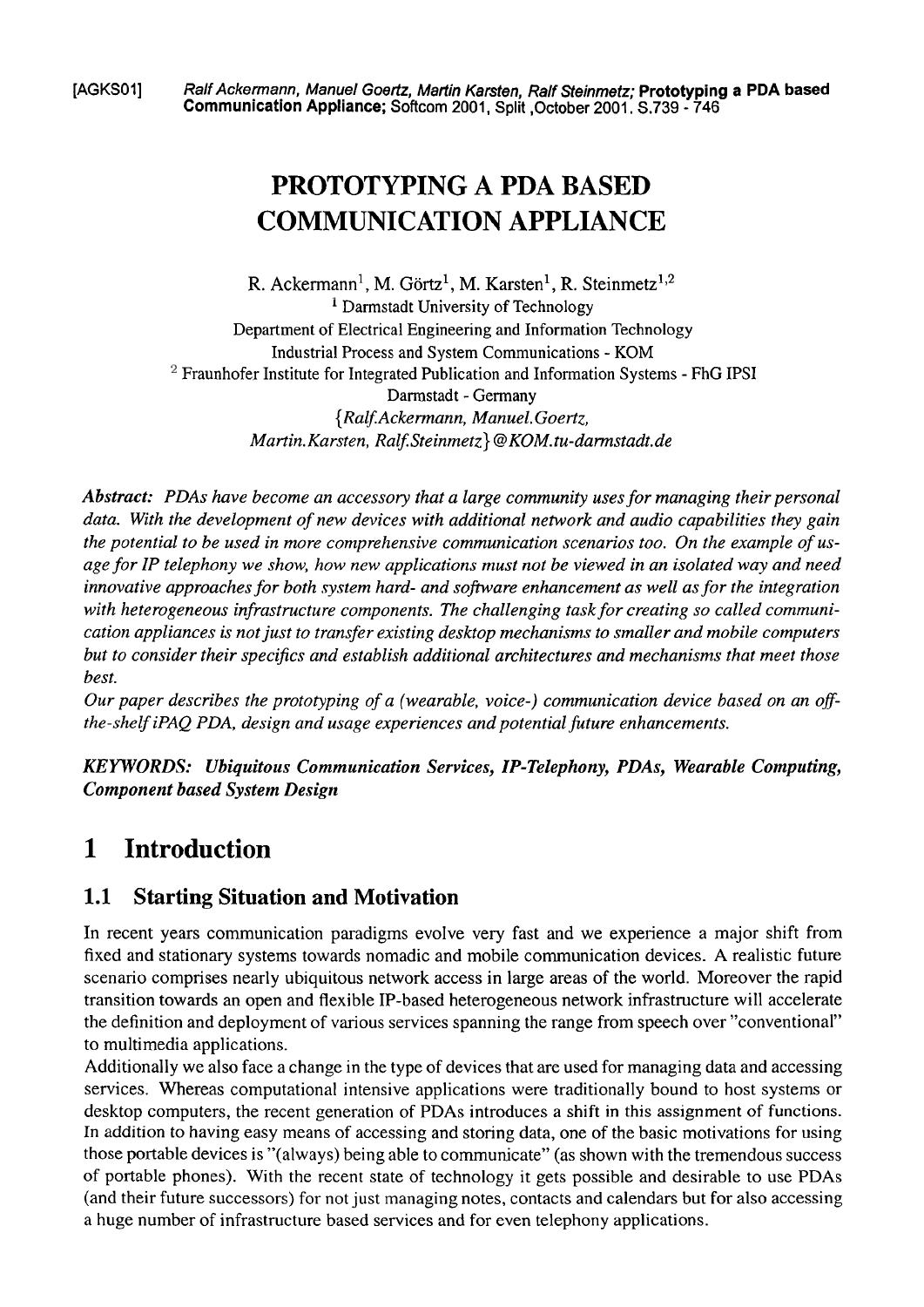#### **1.2 Organization of the paper**

The paper is organized in the following main parts. After a introduction of the concept of communication appliances and basic IP telephony mechanisms we list our requirements for establishing a heterogeneous scenario that especially considers the use of PDAs as end systems. The discussion of alternative designs, that differ in the way they use specific protocols and split functionality between infrastructure and end system components, is followed by a description of the implementation that we were working On. We show how our initial goals were met and list experiences gathered during development and test. Finally we conclude our paper and give an outlook on the future potential of our approach and prototype.

# **Basics and Related Work**

#### **2.1 Communication Appliances**

In the past we mainly find a number of applications – each packaged in a kind of a "black box" that are specialized for distinct purposes. You are e.g. using a cellular phone for audio communication whereas the addresses and phone numbers of your communication partners are stored on another device. With the emerging use of these PDAs and other innovative computer end systems the new term "communication appliance" has been introduced. It (though used with several and not fully consistent meanings) describes the combination of both hard- and software components as tool for personal use (its helpful to think of a "Swiss Army knife" for an analogy). To fulfill the demand for multimedia cornrnunication, everywhere and at anytime, communication appliances have to overcome the apparently contradictory and incompatible requirements of being small and multi-purpose, power-efficient and powerful, autonomous and interacting with heterogeneous infrastructures. We will show how many of these specifics apply to and have to be solved in the area of using PDAs for **P** telephony.

#### **2.2 IP Telephony as challenging Example Scenario**

IP telephony forms a promising technology to provide enhanced and new communication and application scenarios to a number of users. Basically every networked computer system with appropriate audio capabilities can potentially be used to communicate with other IP-based but via gateways also conventional telephones. In combination with Presence and Instant Messaging applications this holds an enormous potential for the support of seamless ubiquitous communication.

In addition to the support of a sufficient audio quality by means of an appropriate treatment of the RTP streams carrying the media data, the major challenge in this area is, how to design and deploy a powerful, robust and though efficient signaling for setting up connections, providing the expected feedback (e.g. ringing, busy, called party hung up) and negotiating and (ex)changing the media transport characteristics (ports, codecs). For that purpose we currently see two main signaling protocols H.323 [16] and SIP [14] evolving in parallel. Since the coexistence of both protocol farnilies is expected for a longer future period, communication partners using both of them should be supported in a realistic scenario. This can basically be done using appropriate gateways.

#### **2.3 Related Work**

Current innovations in the area of ubiquitous and mobile computing [10][15] are pushed from research both on the (hardware) system as well as the protocol and application side. The progress in technology and the availability of powerful hard- and software platforms recently enabled the development and practical deployment of a number of applications that try to use small devices [23] in a collaborative manner [20][19]. To fasten system development and to allow for the decomposition of services there are a number of activities for developing powerful middleware [I 11. For our prototype we benefit --P --P --P --P  $\frac{1}{\cdot}$   $\frac{1}{\cdot}$  $\frac{1}{\alpha}$  $\frac{1}{2}$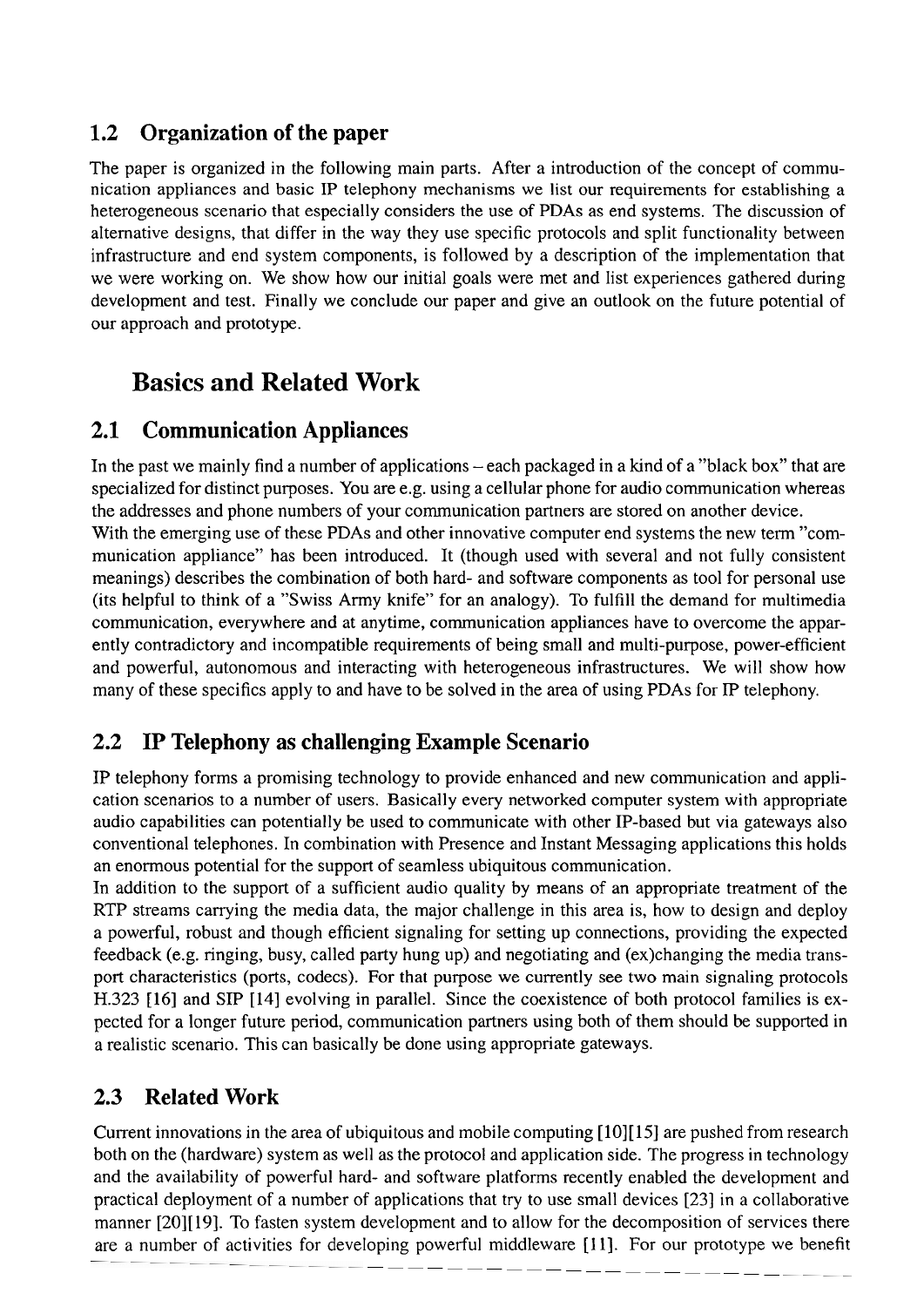from the work that is currently done for providing Linux and other Open Source solutions for off-theshelf PDAs as the iPAQ [4] (and have actively contributed to these efforts). Finally the work in the IP telephony area relates to current initiatives that are coordinated by the IETF iptel Working Group and a number of very active university [9] and industry parties [12].

# **System Architecture and Design Considerations**

#### **3.1 Targeted Scenario**

Our intended scenario compromises a set of mobile users with PDAs that are connected to an infrastructure via Wireless LAN and are able to both originate and receive voice calls and other messages. It intentionally tries to support heterogeneous scenarios (with a mix of possible IP telephony signaling protocols to be used by the communication partners) and the demand of flexibility for future enhancements regarding both the system hardware and IO-interfaces as well as additional applications.

#### **3.2 Requirements and bounding conditions**

| Requirement                          | Implication(s)                             |
|--------------------------------------|--------------------------------------------|
| Voice Connectivity                   | integration of mechanisms to ensure in-    |
|                                      | teroperability with existing IP telephony  |
|                                      | applications and devices                   |
| Consideration of device specifics    | small memory footprint (both for storage   |
|                                      | and execution), technical feasibility con- |
|                                      | sidering processor power and specifics     |
|                                      | like e.g. missing processor support for    |
|                                      | floating point arithmetics                 |
| Scalability                          | support for the potential parallel usage   |
|                                      | of infra-stucture based mechanisms by a    |
|                                      | multitude of end systems                   |
| Code re-use and easy development and | usage of a uniform code base, possibility  |
| deployment                           | for cross-developing and -testing compo-   |
|                                      | nents and their interaction                |

Out initial system requirements are listed in Table 1.

| Table 1: Prototype Requirements |  |  |  |
|---------------------------------|--|--|--|
|---------------------------------|--|--|--|

In order to meet those requirements we did an evaluation and pre-selection of base components which has been based on the criteria: development and runtime platform (Operating System, implementation language and portability), availability of program source code for basic functionality (IP telephony signaling stacks, User Agents), potential inter-operabilty, estimated complexity of integration with other components, usage conditions (Open Source vs. evaluation vs. comrnercial only versions). This lead to the selection of Linux as preferable development and runtime platform.

#### **3.3 Service Signaling, Provisioning and Location Alternatives**

Whereas there is a common agreement and well-established practice that audio media streams are transrnitted using RTP and preferably directly between the communicating systems, there are a number of choices concerning the signaling. As a very straight-fonvard approach it would be thinkable to just try to re-use existing desktop applications and compile them for the target devices. When doing initial experiments on porting as well H.323 as SIP software we have found though, that (though compilation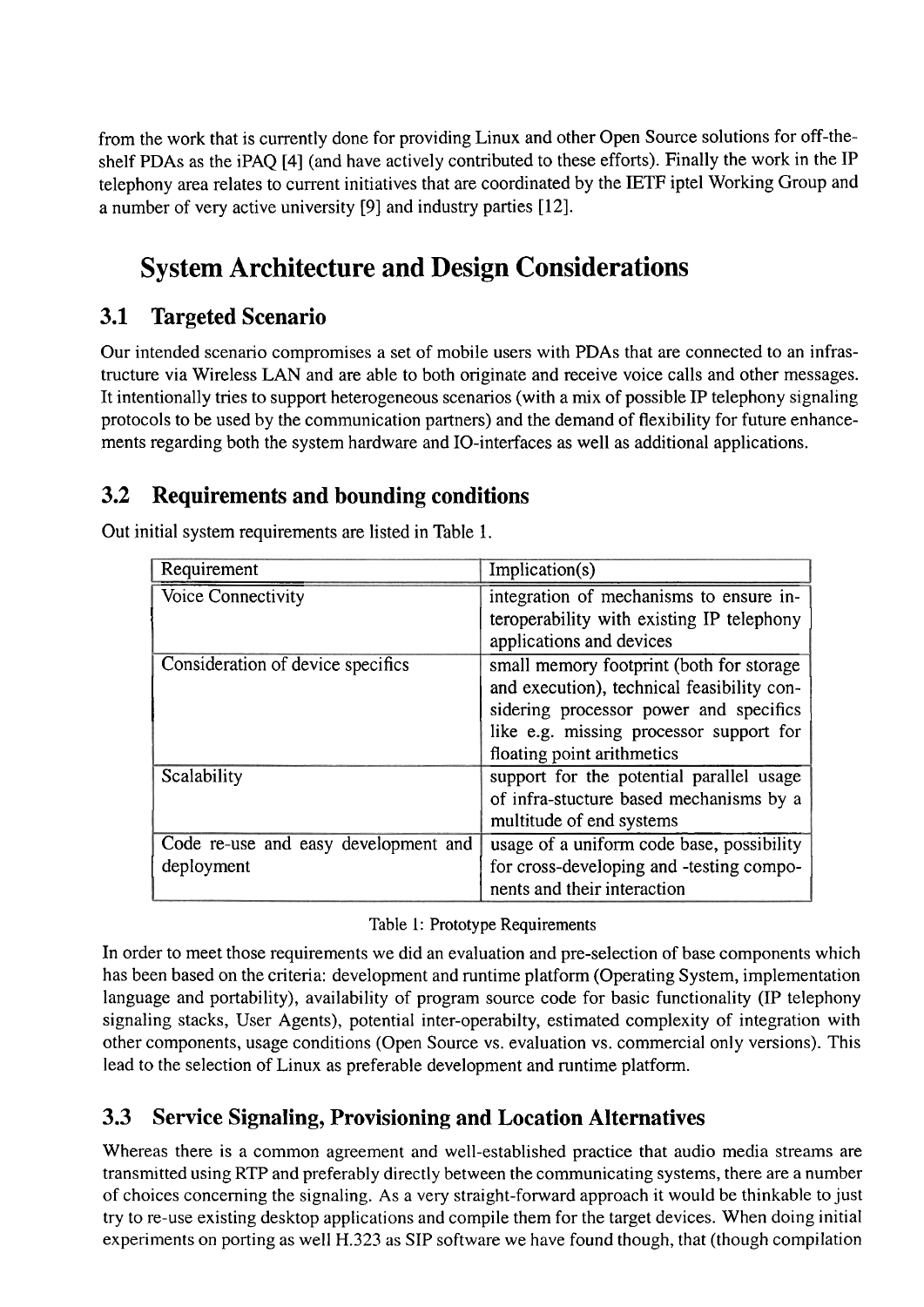succeeded) this (in the H.323 case) results in software that does not meet the device characteristics because of the resulting unacceptable memory footprint. The H.323 terminal program OpenH323 ohphone and the necessary shared libraries (cross-)compiled for a Compaq iPAQ PDA (StrongARM processor, 32MB RAM, 16MB Flash) running Linux have a size of 9236292 bytes. A basic SIP User agent for signaling plus the RTP component for media streaming can be implemented considerably smaller due to its lower complexity [21].

We show alternatives to just re-using existing software in an unmodified manner now. Communication relationships within a voice call or conference scenario are typically end-to-end. This does not necessarily map to a direct mapping of the used signaling and media streams though. There is a number of alternatives, especially

- end-to-end signaling and media strearning using one or a number of supported protocols (this corresponds to the shown inappropriate "placing all the functionality at the client" approach)
- direct or indirect "routing" of media streams, whereas the signaling streams are generally routed and processed via additional specialized instances (e.g. gateways / translators or proxies).

The later case which has the potential to reduce the complexity and the number of necessary supported mechanisms in the end Systems has a number of subtypes. We can either

• fully or partly translate the signaling protocol syntax and semantics by means of signaling gateways, thus doing the signaling to the end-system (on the so called "last link") using one (preferably the less complex one) of the protocols that we generally use in the System



Figure 1: Gatewaying approach with direct RTP-traffic

• terminate the signaling in a (single- or multi-protocol) *proxy* that becomes part of the infrastructure and just uses a very limited signaling towards the end-system itself



Figure 2: Proxying approach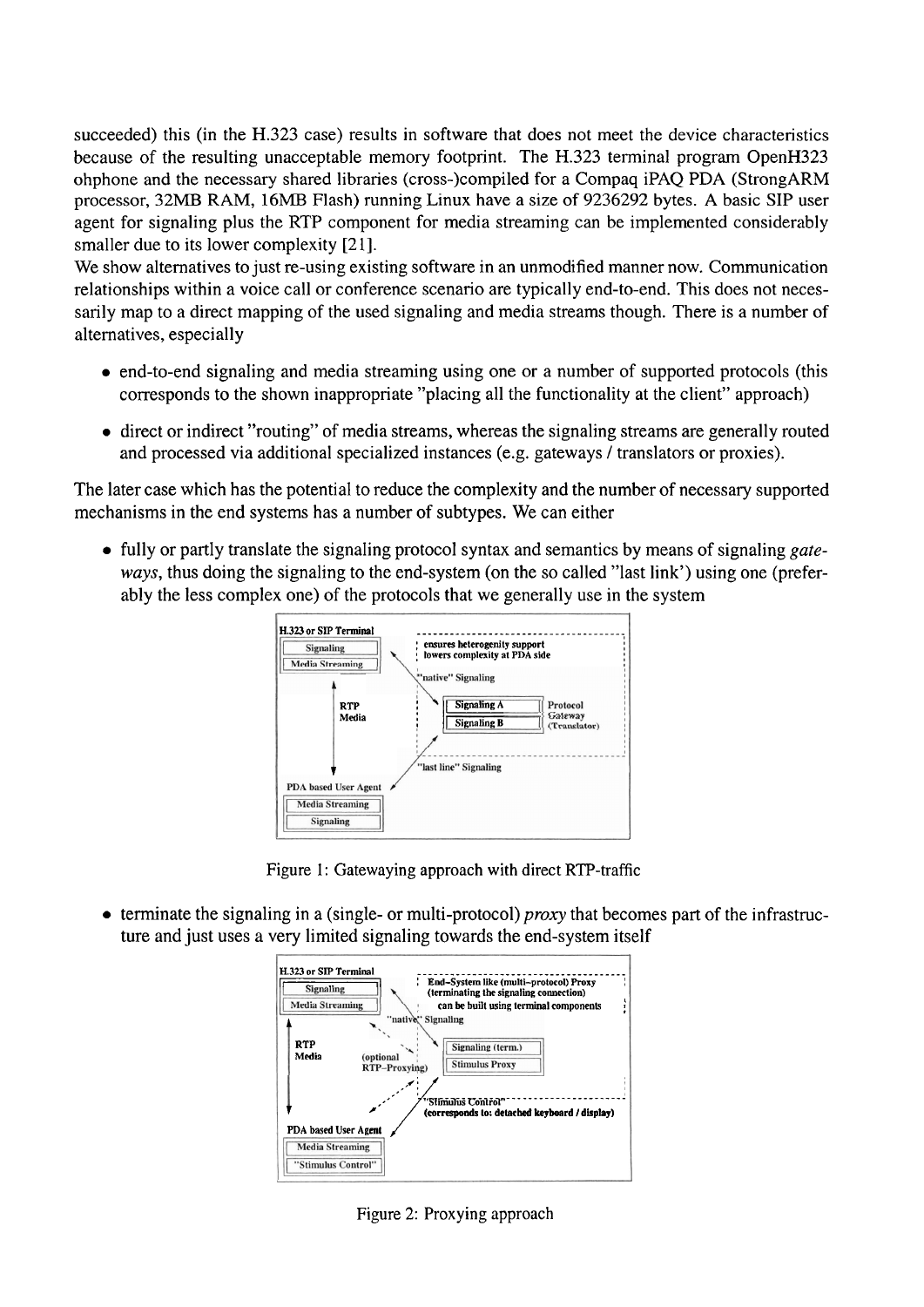The first approach has already been considered and implemented [22][8] in a prototype targeting at the general use within a multi-protocol signaling (backbone) architecture. It is helpful in our PDA based scenario as well because it allows to reduce clients complexity at the tolerable cost of handling protocol translation in the gateway.

The proxy approach is especially well-suited for our purpose of integrating small end systems. Those become decomposed in a way that their main part gets located in the common infrastructure and just a very small Part (we are just transrnitting the keypad press and on-hook / off-hooks events as well as the resulting operation like ringing or text to be displayed) towards the phone. This can be done by means of a standardized stimulus protocol as currently under consideration by the ITU standardization bodies [17] for usage with small, feature-limited terminals. We are using a proprietary ASCII-based protocol though at the moment. The RTP media streams have to be transmitted to the end system in any case and will only be proxied if necessary (as a straight-fonvard though not ideal Solution) for passing firewalls that have problems to cope with dynamically negotiated RTP ports for the media streams.

There are a number of alternative mechanisms for associating an end-system and its identity (e.g. by means of an E.164 number or a symbolic name like a SIP-URI) with a gateway or proxy that is responsible for it. At the moment we use a static preconfigured association where the care-off systems address is stored in the clients runtime configuration files. The care-off system itself is responsible for (proxy-)registering the client with the underlying infrastructure (by means of a SIP REGISTER message or H.323 RAS Registration Request RRQ message). In combination with dynamic IP address configuration using DHCP at the client side, this allows for a certain flexibility and terminal mobility already. It holds potential for future enhancements though. At the moment we are investigating the use of Service Locating Mechanisms (preferably using the Service Location Protocol SLP [13][18]) that also allow the clients to identify and autoconfigure themselves in an unknown environment that they move into.

# **4 The Prototype System**

#### **4.1 Computing and Communication Plattform**

The Compaq iPAQ is an off-the-shelf PDA that uses a StrongARM processor running at 206 MHz. It follows a modular design with a core unit having a color-graphic 320x240 touch-screen interface, an integrated microphone and speaker, an IrDA port for SIR or FIR serial communication and an external connector that provides both the signals of the iPAQs serial port as well as an USB interface (the device is an USB slave not a master though). Its main interfaces for external devices is a PCMCIA "jacket" that enables the use of storage cards (e.g. with an IBM microdrive you reach 1GB storage capacity) as well as ethernet and wireless network cards. The device is initially sold with Microsoft PocketPC software but due to the Operating System being stored in the systems Flash Memory, it can be updated to be used with other Operating systems. These specifics and the complete packaging fasten the time for enhancements because we do not have to develop a whole new system from scratch.

#### **4.2 Hard- and Software Enhancements**

Compaq made the specifications of the interfaces available to the public and actively supports the further development of Linux on the device. [4] has detailed instructions on how to flash the original OS with Linux and develop for that system. Programming can either be done on an ARM system (such as the iPAQ itself when enhanced with a microdrive providing enough storage capacity) or using a cross-compile toolchains.

Figure 3 shows the schematics of the core system with the enhancements that we have developed for usage in our scenario. For an in-detail description of the software and hardware components we refer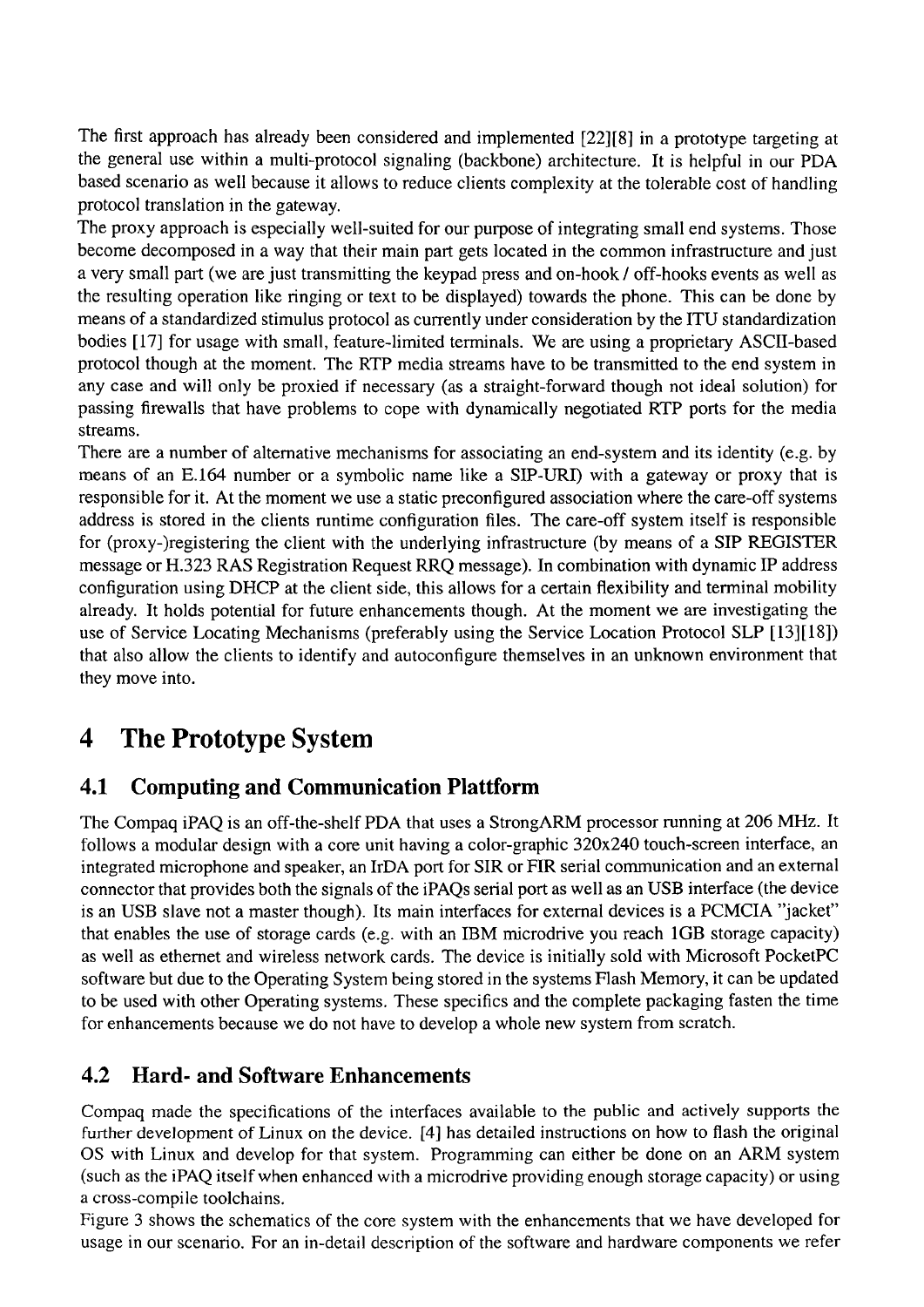to the referenced URLs where all the necessary schematics and code can also be downloaded.



Figure **3:** Components of the Enhanced Prototype System

Our enhancements include

- a micro-controller-based serial to PS/2 input adapter for external (chording) keyboards [6]
- a PCMCIA-based standard VGA interface with X-support for attaching Head Mounted or standard Displays [3]
- an external display interface that is based on a video (PAL/NTSC) character generator that is controlled via the serial port [I]

The systems USB client port can be used to establish IP networking with another USB host (such as the majority of x86 based systems), thus combining the device with other components in a "bodyarea-network". This approach has successfully been tested in combination with a **AMD** ELAN 520 based Wearable Computer *[5].* The several parts of the hybrid system provide the functionality that they are specialized on or can provide most energy- or cost-efficient.

## **5 Implementation Results and Experiences**

#### **5.1 Established System and Features**

The prototype system allows to place or receive calls while moving inside our WaveLAN based wireless infrastructure. Interoperability has been tested with a number of heterogeneous IP telephony clients and infrastructure components using both H.323 (Microsoft NetMeeting, Linux ohphone, Siemens LP 5100 "hard-phone", OpenH323 opengate gatekeeper) and SIP (VOCAL ua User Agent, Pingtel xPressa "hard-phone", Columbia University SIP Server sipd). The iPAQ audio hardware allows for full-duplex audio communication (due the using Linux, whereas full-duplex support when using PocketPC is still missing) and an acceptable end-to-end delay. In individual tests call setup times could not be distinguished from reference scenarios with stationary desktop based "softphones".

#### **5.2 Prototype Evaluation**

We initially formulated the design and evaluation criteria for our prototype system. Its implementation and test showed a number of both quantitative as well as qualitative results.

The memory footprint of the resulting binaries (when using the SIP-Gateway but especially the infrastructure-based approach with stimulus signaling) is considerably smaller. Whereas the OpenH323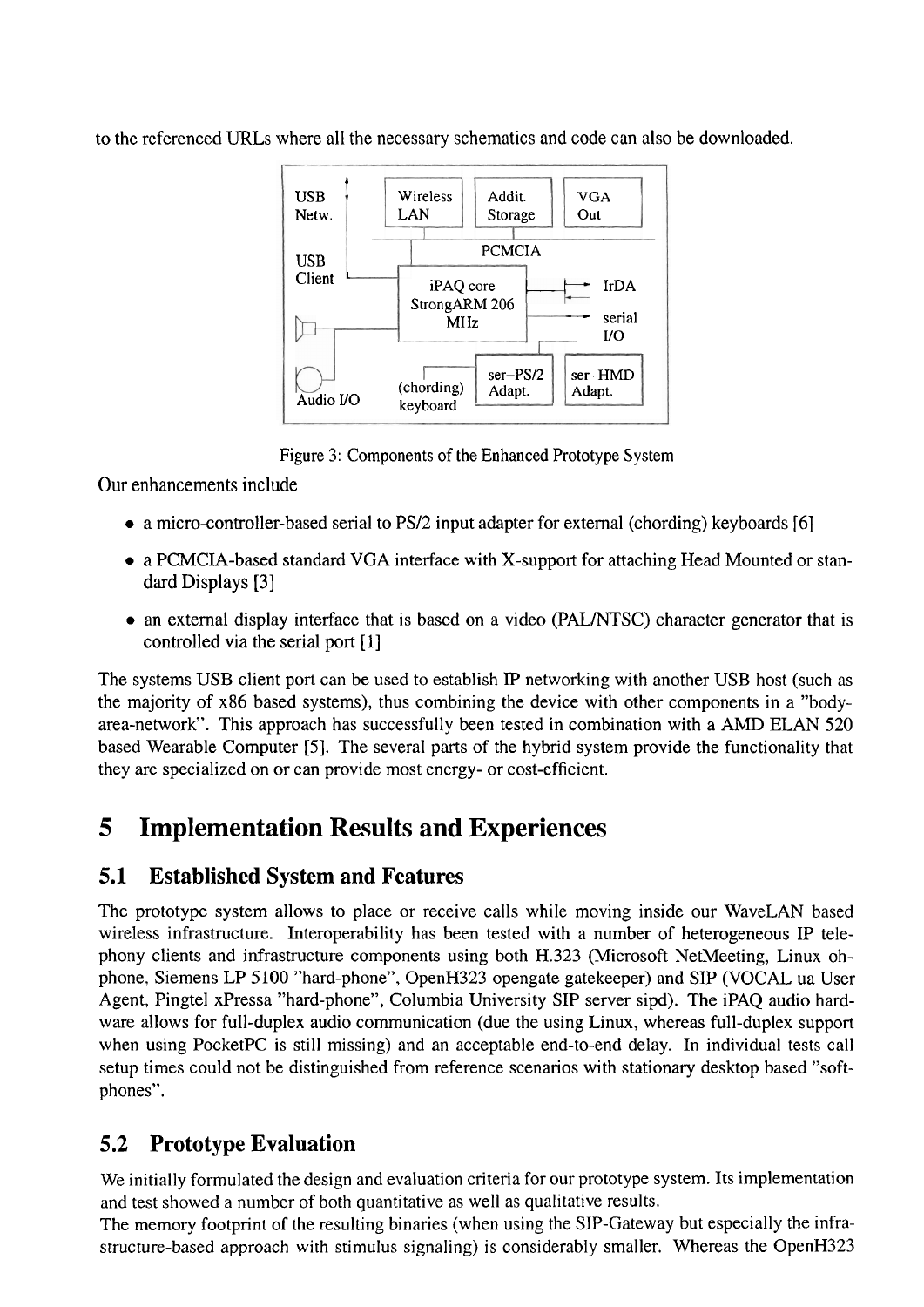based H.323 binary is 9236292 bytes large, both basic SIP signaling as well as the stimulus based variant were implemented with less then 1000 lines of Tcl/Tk [7] code for the signaling. The gateway or proxy are just responsible for the signaling and can be used for multiple communication relationships in parallel without forrning a performance bottleneck. We used a standard RTP library [2] that can be licensed for free for research purposes for media streaming in these variants.

Due to the usage of a standard Linux environment (both for development and runtime) the approach gains a high amount of code re-use, flexibility, extendability and possible combinations with other standard components. This must especially considered when comparing against single purpose, specialized embedded systems that are still typically used when building (consumer) communication products. This also allows for decreased monetary costs and a reduced time to market.

## **Conclusion and Future Work**

The presented prototyping environment is a perfect-sized platform for rapid development of new communication services. Using it we could successfully show the feasibility of our decomposition and infrastructure integration approach, that forms a general paradigm for enhancing the functionality of small devices, in a working environment. The paper does not Cover the promising area of integrating Value Added Components such as Presence Services or Instance Messaging yet. We are going to evaluate those, that especially benefit from the availability of our Linux based prototype, on top of the existing prototype at the moment.

All the schematics for the hardware extensions to the iPAQ as well as the software that we develope(d) and used are freely available from the URLs shown in the reference section. We intend to present the systems prototype and future results of our on-going enhancements at the conference and will support other parties using them as research or reference platform.

## **REFERENCES**

- 111 *An iPAQ based Wearable Computer.* http://www.iptel**now.de/PROJECTS/WEARABLE/IPAQ-WEARABLE/ipaq-wearable.html.**
- *[2] Bell Lahoratories RTP Library.* **http://www.bell-labs.com/topic/swdist/.**
- [3] *Giving presentations with a Compaq iPAQ running Linux.* http://www.iptel**now.de/HOWTOlTPAQSRESENTER/ipaq-presenter.** html.
- [4] *Linux on the Compaq iPAQ PDA.* http://www.handhelds.org.
- [5] MIP 520 based Wearable Computer. http://www.iptel-now.de/HOWTO//MIP520/mip520.html.
- *[6] PS/2 to serial serial converter with Linux input support.* http://www.iptel**now.de/HOWTO/PS2SER/ps2ser.** htrnl.
- [7] *Tcl/Tk for the iPAQ running Linux. ftp://ftp.handhelds.org/pub/apps/tcltk/.*
- [8] Ralf Ackermann, Vasilios Darlagiannis, Manuel Goertz, Martin Karsten, and Ralf Steinmetz. An Open Source H.323-SIP **Gateway** as Basis for Supplementary Service Intenvorking. In *Proceedings of the 2nd IP Telephony Workshop, New York,* pages *169-175,* April 2001.
- [9] Ashutosh Dutta, Faramak Vakil, J.C Chen, Miriam Tauil, Shinichi Baba, and Henning Schulzrinne. Application layer mobility management scheme for wireless intemet. In *3Gwireless*  2001, Page *7,* San Francisco, May 200 1.